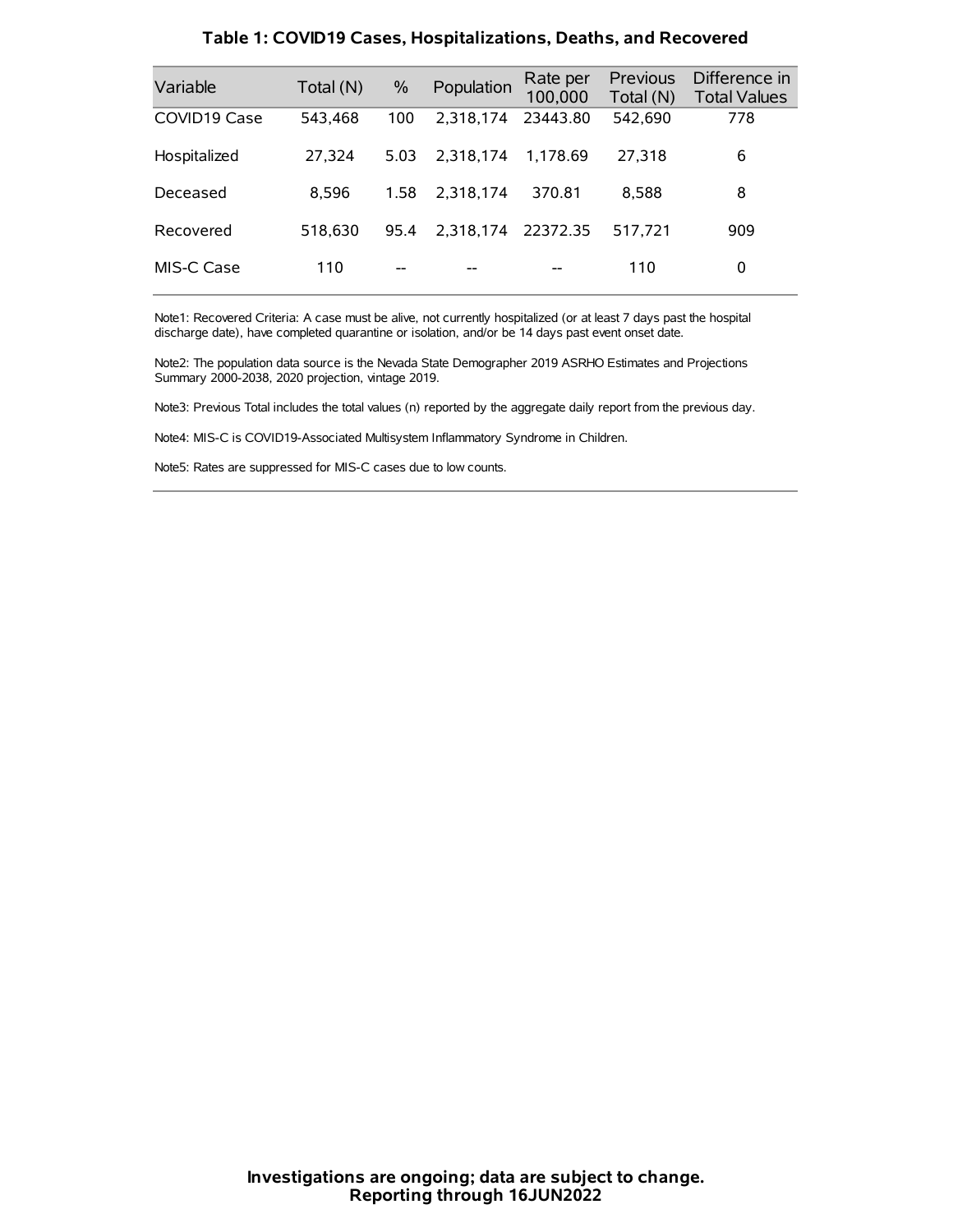# **Table 2: COVID19 Cases**

| Variable                     | Outcome                           | $\mathsf{N}$ | $\%$ | Population           | Rate per<br>100,000 |
|------------------------------|-----------------------------------|--------------|------|----------------------|---------------------|
| Age Categories               | Aged 4 or less                    | 13921        | 2.56 | 149,165              | 9332.6              |
|                              | Aged 5 to 17                      | 66223        | 12.2 | 406,595              | 16287               |
|                              | Aged 18 to 24                     | 61423        | 11.3 | 216,762              | 28337               |
|                              | Aged 25 to 49                     | 241893       | 44.5 | 803,732              | 30096               |
|                              | Aged 50 to 64                     | 101637       | 18.7 | 423,461              | 24002               |
|                              | Aged 64+                          | 58208        | 10.7 | 318,459              | 18278               |
|                              | Unknown                           | 163          | 0.03 |                      |                     |
| <b>Birth Sex</b>             | Female                            | 282805       | 52.0 | 1,160,285            | 24374               |
|                              | Male                              | 256295       | 47.2 | 1,157,889            | 22135               |
|                              | Unknown                           | 4368         | 0.80 |                      |                     |
| Race/Ethnicity               | Hispanic                          | 152281       | 28.0 | 763,053              | 19957               |
|                              | White                             | 142261       | 26.2 | 1,006,929            | 14128               |
|                              | <b>Black</b>                      | 51730        | 9.52 | 262,671              | 19694               |
|                              | Asian or Pacific Islander         | 46554        | 8.57 | 270,209              | 17229               |
|                              | American Indian, Eskimo, or Aleut | 2109         | 0.39 | 15,311               | 13774               |
|                              | Other                             | 39602        | 7.29 | $\ddot{\phantom{0}}$ |                     |
|                              | Unknown                           | 108931       | 20.0 | ÷.                   |                     |
| Underlying Medical Condition | Yes                               | 83484        | 15.4 |                      |                     |
|                              | No/Unknown                        | 459984       | 84.6 |                      |                     |

Note1: Breakdown of Race is exlusively non-Hispanic.

Note2: Underlying Medical Condition is any identified health condition.

Note3: The population data source is the Nevada State Demographer 2019 ASRHO Estimates and Projections Summary 2000-2038, 2020 projection, vintage 2019.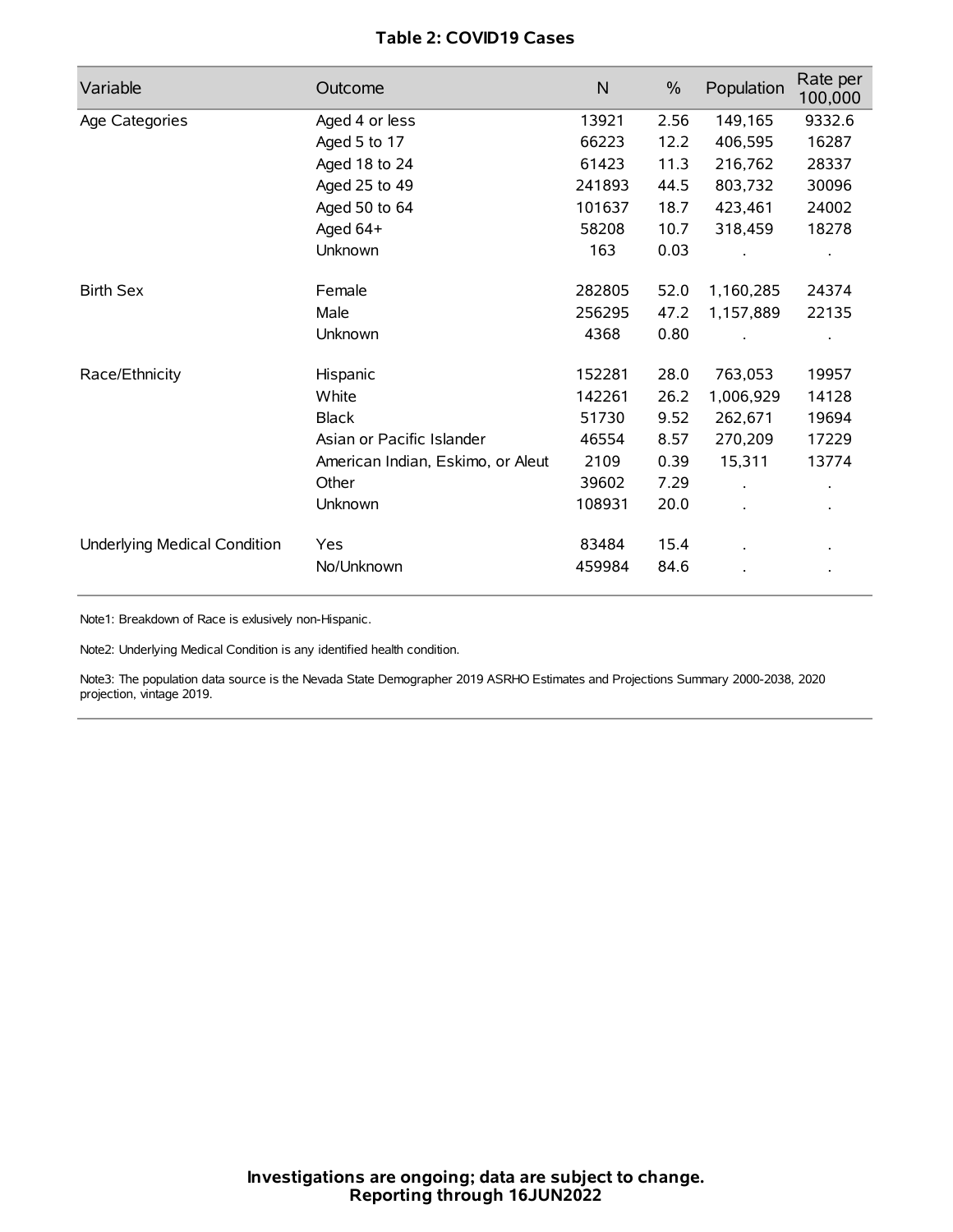| Variable         | Outcome                           | $\mathsf{N}$ | $\%$ | Population | Rate per<br>100,000 |
|------------------|-----------------------------------|--------------|------|------------|---------------------|
| Age Categories   | Aged 4 or less                    | 264          | 1.0  | 149,165    | 176.99              |
|                  | Aged 5 to 17                      | 358          | 1.3  | 406,595    | 88.05               |
|                  | Aged 18 to 24                     | 591          | 2.2  | 216,762    | 272.65              |
|                  | Aged 25 to 49                     | 6377         | 23.3 | 803,732    | 793.42              |
|                  | Aged 50 to 64                     | 7401         | 27.1 | 423,461    | 1747.7              |
|                  | Aged 64+                          | 12331        | 45.1 | 318,459    | 3872.1              |
|                  | Unknown                           | 2            | 0.0  |            |                     |
| <b>Birth Sex</b> | Female                            | 12241        | 44.8 | 1,160,285  | 1055.0              |
|                  | Male                              | 15054        | 55.1 | 1,157,889  | 1300.1              |
|                  | Unknown                           | 29           | 0.1  |            |                     |
| Race/Ethnicity   | Hispanic                          | 7114         | 26.0 | 763,053    | 932.31              |
|                  | White                             | 10740        | 39.3 | 1,006,929  | 1066.6              |
|                  | <b>Black</b>                      | 3915         | 14.3 | 262,671    | 1490.5              |
|                  | Asian or Pacific Islander         | 2820         | 10.3 | 270,209    | 1043.6              |
|                  | American Indian, Eskimo, or Aleut | 130          | 0.5  | 15,311     | 849.04              |
|                  | Other                             | 1029         | 3.8  |            |                     |
|                  | Unknown                           | 1576         | 5.8  |            |                     |

# **Table 3: COVID19 Hospitalizations - General Characteristics**

Note1: Breakdown of Race is exlusively non-Hispanic.

Note2: The population data source is the Nevada State Demographer 2019 ASRHO Estimates and Projections Summary 2000-2038, 2020 projection, vintage 2019.

Note3: Rates for categories with fewer than 12 cases are suppressed due to high relative standard error.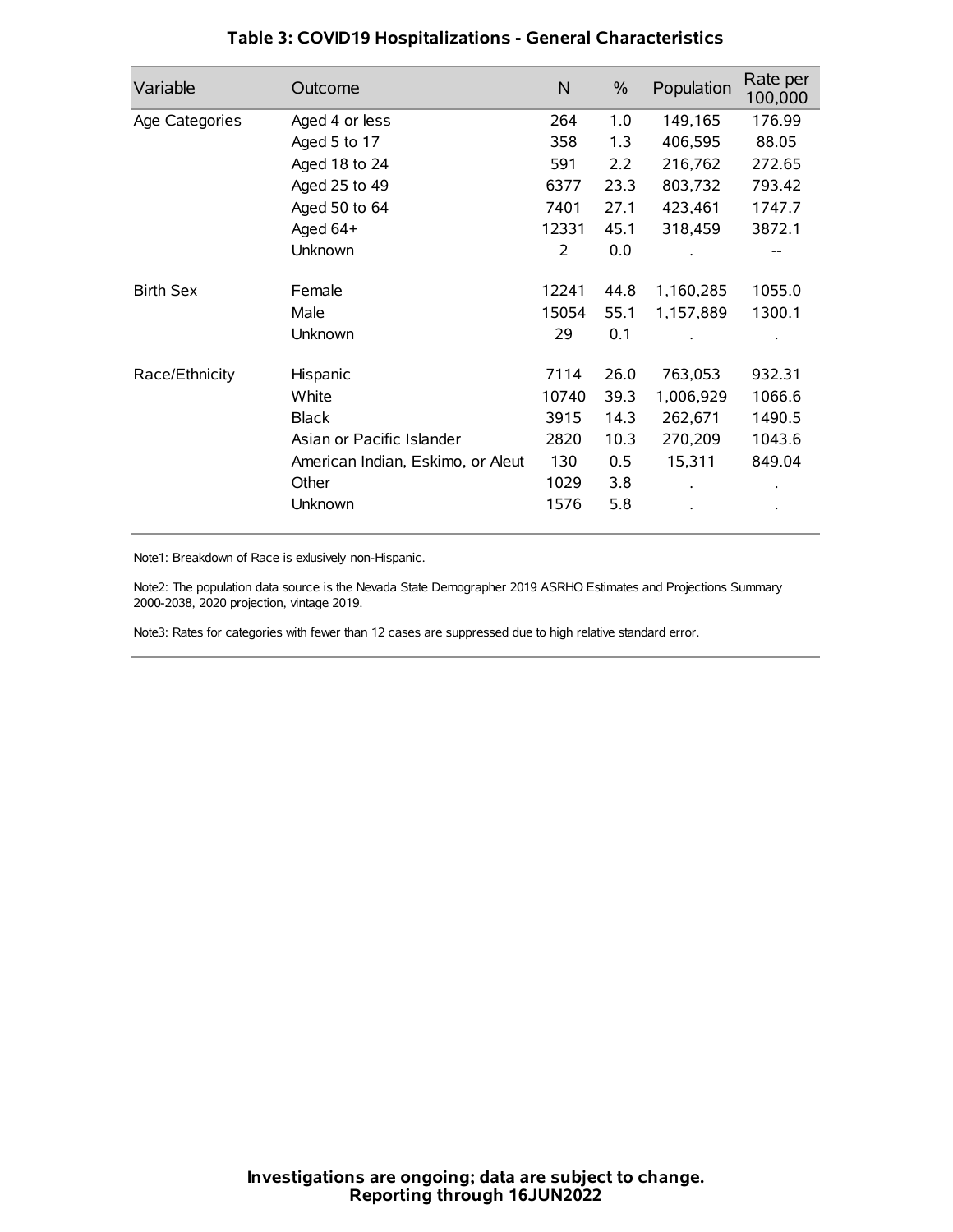| Variable                            | Outcome   | N     | $\frac{0}{0}$ |
|-------------------------------------|-----------|-------|---------------|
| Deceased                            | Yes       | 6966  | 25.5          |
|                                     | No        | 20358 | 74.5          |
| ICU                                 | Yes       | 6554  | 24.0          |
|                                     | <b>No</b> | 20770 | 76.0          |
| Intubated                           | Yes       | 3114  | 11.4          |
|                                     | No        | 24210 | 88.6          |
| <b>Underlying Medical Condition</b> | Yes       | 17063 | 62.4          |
|                                     | <b>No</b> | 10261 | 37.6          |
| Hypertension                        | Yes       | 10021 | N/A           |
| Immunocompromised                   | Yes       | 627   | N/A           |
| Chronic Heart Disease               | Yes       | 3639  | N/A           |
| Chronic Liver Disease               | Yes       | 388   | N/A           |
| Chronic Kidney Disease              | Yes       | 2495  | N/A           |
| <b>Diabetes</b>                     | Yes       | 7135  | N/A           |
| Neurologic/Neurodevelopmental       | Yes       | 1274  | N/A           |
| Chronic Lung Disease                | Yes       | 4212  | N/A           |
| Historically Healthy                | Yes       | 4809  | N/A           |
| Other                               | Yes       | 7181  | N/A           |

# **Table 4: COVID19 Hospitalizations - Morbidity**

Note1: Underlying Medical Condition is any identified health condition.

Note2: The breakdown of health conditions are not mutually exlusive (i.e., a person can have more than one risk factor).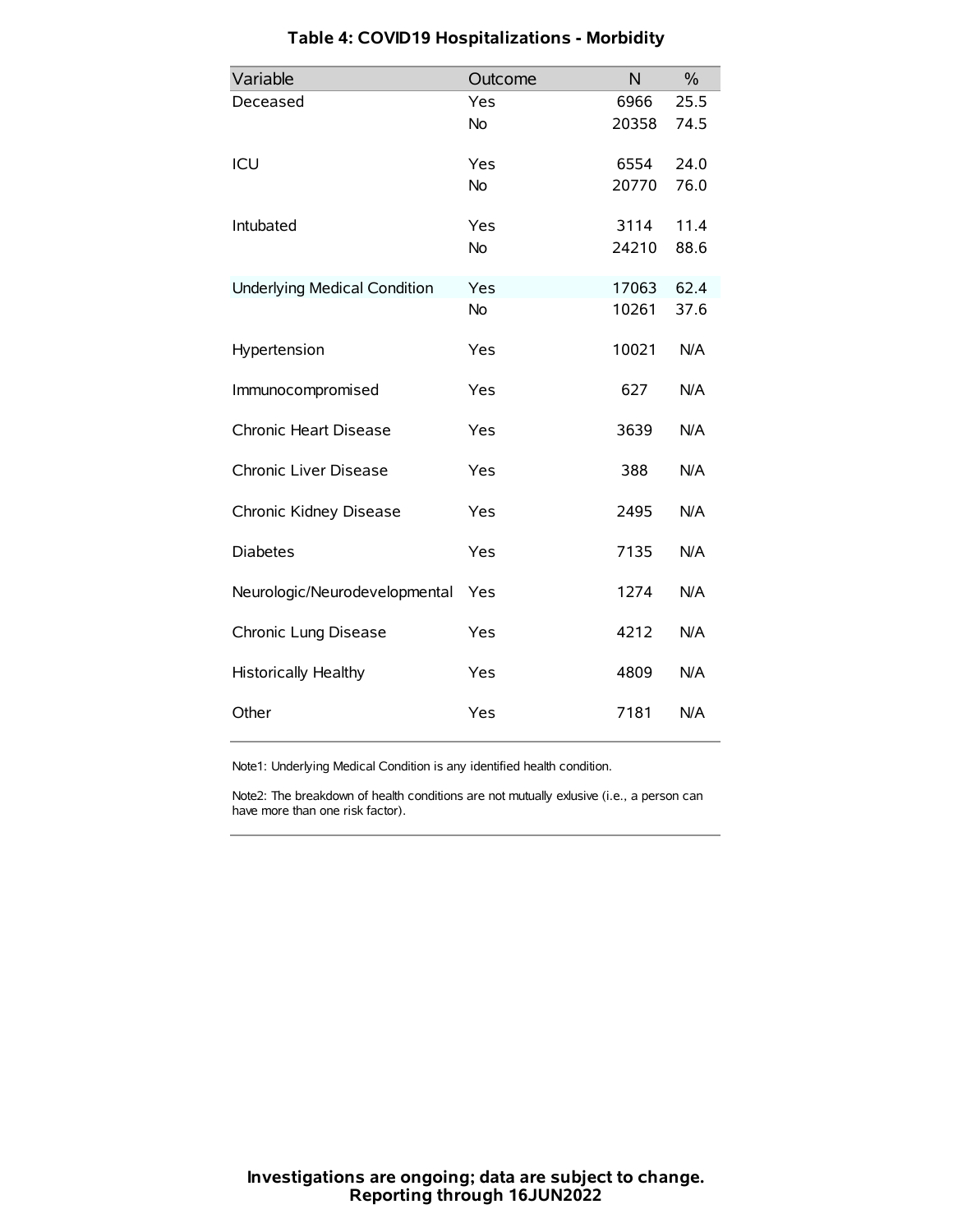| Variable         | Outcome                           | N    | $\frac{0}{0}$ | Population | Rate per<br>100,000 |
|------------------|-----------------------------------|------|---------------|------------|---------------------|
| Age Categories   | Aged 4 or less                    | 3    | 0.0           | 149,165    |                     |
|                  | Aged 5 to 17                      | 7    | 0.1           | 406,595    |                     |
|                  | Aged 18 to 24                     | 20   | 0.2           | 216,762    | 9.23                |
|                  | Aged 25 to 49                     | 726  | 8.4           | 803,732    | 90.33               |
|                  | Aged 50 to 64                     | 1841 | 21.4          | 423,461    | 434.75              |
|                  | Aged $64+$                        | 5999 | 69.8          | 318,459    | 1883.8              |
| <b>Birth Sex</b> | Female                            | 3397 | 39.5          | 1,160,285  | 292.77              |
|                  | Male                              | 5198 | 60.5          | 1,157,889  | 448.92              |
|                  | Unknown                           | 1    | 0.0           |            | --                  |
| Race/Ethnicity   | Hispanic                          | 1995 | 23.2          | 763,053    | 261.45              |
|                  | White                             | 4299 | 50.0          | 1,006,929  | 426.94              |
|                  | <b>Black</b>                      | 1108 | 12.9          | 262,671    | 421.82              |
|                  | Asian or Pacific Islander         | 1053 | 12.2          | 270,209    | 389.70              |
|                  | American Indian, Eskimo, or Aleut | 48   | 0.6           | 15,311     | 313.49              |
|                  | Other                             | 83   | 1.0           |            |                     |
|                  | Unknown                           | 10   | 0.1           |            |                     |

## **Table 5: COVID19 Deaths - General Characteristics**

Note1: Breakdown of Race is exlusively non-Hispanic.

Note2: The population data source is the Nevada State Demographer 2019 ASRHO Estimates and Projections Summary 2000-2038, 2020 projection, vintage 2019.

Note3: Rates for categories with fewer than 12 cases are suppressed due to high relative standard error.